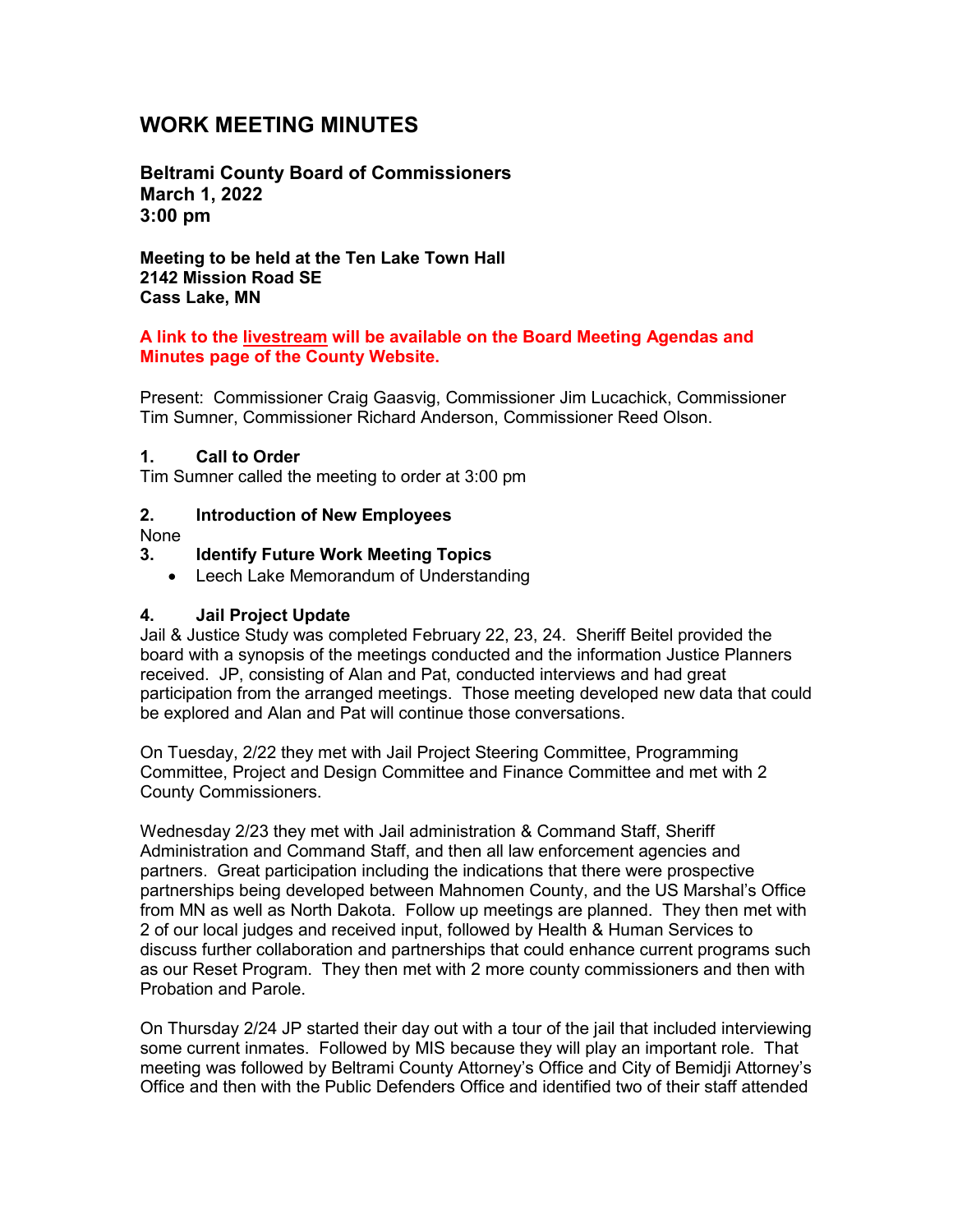even with the low staffing level in the PD's Office. They then met with our two remaining judges and finished with speaking with the Court Administration and their staff.

# **5. Jail Project Sub-Committee Membership Expansion**

Sheriff Ernie Beitel reviewed the planning session where it was identified that a representative from Sanford Behavioral Health would be an important addition to the Jail Programming Committee. Sheriff Beitel is requesting that Ashlea McMartin, the Director of Sanford Behavioral Health be added to the Jail Programming Committee.

It was further recognized in the project planning sessions that technology would play a significant role in planning, design and development. The new MIS Director has indicated that his office will need to more involved in the process than earlier estimated. Sheriff Beitel is requesting that MIS Director, Kevin Warne, be appointed to the Planning and Design Committee.

Commissioners agreed to move this item to the Consent Agenda from the Regular Agenda.

Also, discussed posting/filling the At-Large position on the Planning Commission

# **6. Amendment to Jail Food Service Management Agreement**

Amendment to the Food Service Management Agreement with Summit Food Services, LLC for Feb 1-May 31, 2022 is due to increased costs. The increase to our contract is 27.5%. This increase amounts to approximately \$70,000 that is not in the budget for 2022. Sheriff Beitel and Auditor/Treasurer JoDee Treat will meet to discuss how to accommodate this increase and report back to the Board.

# **7. 2022 Redistricting**

Auditor/Treasurer, JoDee Treat and GIS Director, Kevin Trappe, provided an update and open discussion on the recently released State redistricting maps and where Beltrami County is at in the process.

The City of Bemidji will be meeting on Monday, March 7 and will possibly adopt their redistricting. At this point, it will move to the County level redistricting. The County will be required to hold a public hearing and have their redistricting complete by April 26. City and County staff are working together to ensure a cohesive and logical plan in a timely manner. Due to the requirement of a three week notice for the Public Hearing, staff is proposing we set the public hearing date for April 5. At that time, the Board will have had a change to evaluate several options and provide the best scenarios for the public hearing discussions.

Members of the Board agreed to add to the Consent Agenda Approval to set the Public Hearing date for April 5, 2022 and also to add redistricting to the Work Session on March 15.